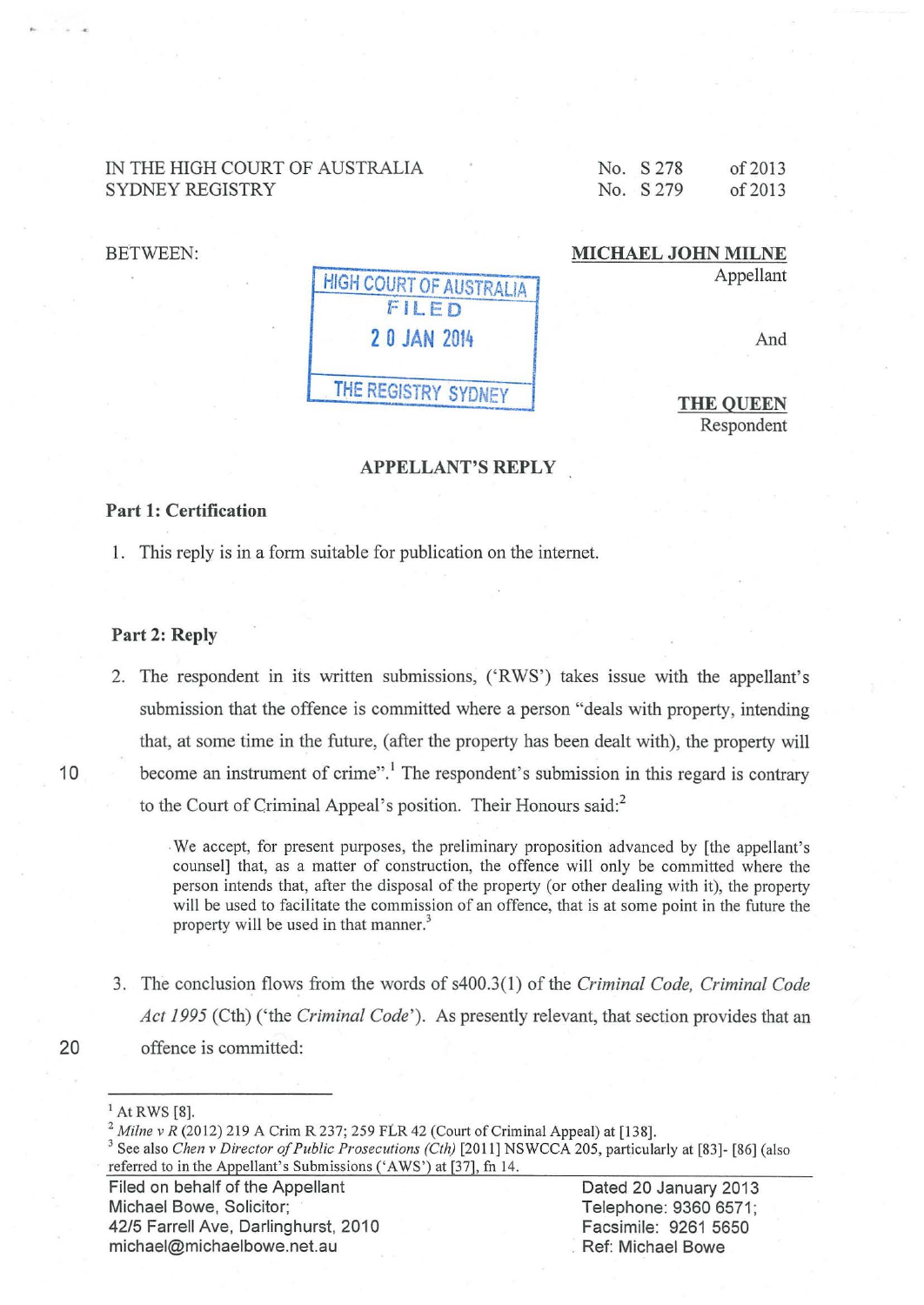- 1. when a person "deals with ... property"; and
- i. "the person intends that the ... property will become an instrument of crime".
- 4. Thus the person must, at the time of the dealing intend that the property *will be used* to facilitate the commission of an offence. Indeed, this is accepted by the respondent (at RWS [7]).
- 5. However, when dealing the appellant's argument, at RWS [9], the respondent submits that the provision contemplates "offences in which a person deals with property intending that, as a result of that dealing, the property will facilitate the commission of a future offence". The word "used" is conspicuously absent. That is, the requirement that the 1 0 person intend that the property will be *"used* to facilitate the commission of an offence" is absent (cf RWS [7]). The respondent conflates the "dealing" and the "use". Even if the dealing could be said to facilitate the future offence, the shares did not.
	- 6. The omission of the word "use" in the formulation at RWS [9], contending that it is sufficient that the person "deals with property intending that, as a result of that dealing, the property will facilitate the commission of a future offence", exposes, it is respectfully submitted, the respondent's position as reliant on the dealing as facilitating the commission of the offence rather than any use of the property.
	- 7. The word "use" is also absent from the respondent's description of the prosecution case at RWS [11] and RWS [12].
- 20 8. The respondent submits (at RWS [12]) that the prosecution case was that appellant intended the Admerex shares themselves "would facilitate" (as opposed to "would be used to facilitate"), the commission of the future tax offence in two ways. The first of these is put as being that "as a result of the swap ... there would be a capital gains tax offence that would be the basis for [the future tax offence]". The swap was, of course the sale or disposal of the shares. This disposal did not (and could not) contemplate any future use of the shares.
- 9. .The second way in which it is said the shares themselves "would facilitate" the commission of the future tax offence is that "as a result of the swap" the appellant "could obtain the benefit of the capital gain with greater concealment" (at RWS [12](ii)). This 30 does not advance the respondent's argument with respect to the "use" of the shares. The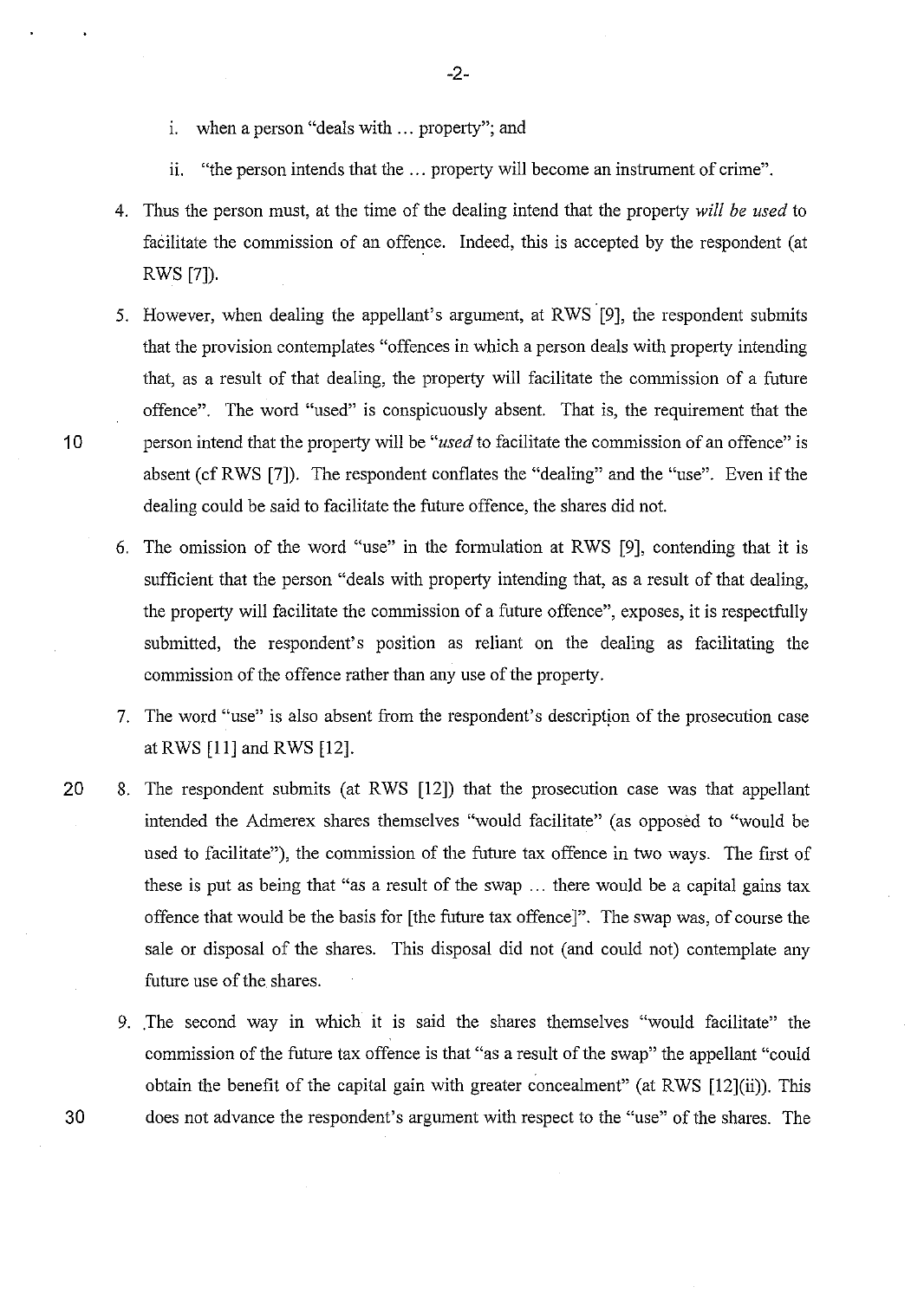swap was the disposal. Whatever advantage the appellant hoped to gain from the method of disposal, there was no intended future use of the shares themselves.

- 10. Thus, while the respondent makes the point (at RWS [15]) that, on the Crown case, the deception of accountants was facilitated by the manner of the disposal of the shares, the appellant was not then "using" the shares.
- 11. The respondent relies on arguments put to the trial judge (at RWS  $[16] [17]$ ). Those submissions, it is respectfully submitted, do not, or at least do not adequately, deal with the requirement of proof of an intention to "use" the shares. The submission set out at RWS [17], refers to the disposal of the shares on 3 February 2005 as the relevant "use". 10 The argument, again, is put in terms of the Admerex shares having "facilitated the offence"<sup>4</sup>, without regard for how it was that, at the time of the dealing, the appellant had an intention that the shares themselves "will become an instrument of crime".
	- 12. The address to the jury (as relied upon at RWS [18]) also highlights the prosecution's reliance on the dealing rather than an intention to use the shares.<sup>5</sup>
- 13. The respondent's reliance on the reasons of the Court of Criminal Appeal (as set out at RWS [19]), does not advance the respondent's argument. The reasoning extracted exposes the disposal on 3 February 2005 as the relevant dealing. As previously submitted<sup>6</sup> while the shares "did not cease to exist upon their disposal", they were not, once disposed of, capable of being used by the appellant. Neither the contention that the 20 disposal of the shares "created the CGT event which provided the basis for the commission of the future crime", nor the contention that the disposal "provided a facilitating mechanism for the commission of the [contemplated future] offence"<sup>7</sup>, was capable of establishing the appellant's intention that the shares would be used to facilitate the commission of the future offence.
	- 14. Thus, neither basis on which the prosecution case was put was capable of establishing that, at the time he disposed of the shares, the appellant had an intention that the shares "will become an instrument of crime".

 $4$  In the last line of the quote at RWS [17], at p7.10

<sup>&</sup>lt;sup>5</sup> In the third line of the quote (RWS  $\left[18\right]$ , at p 7.18) the submission is "but the one dealing which we suggest facilitated the deception  $\ldots$ ".<br><sup>6</sup> AWS [37]

 $7$  Court of Criminal Appeal at [150] as set out by the respondent at RWS [19]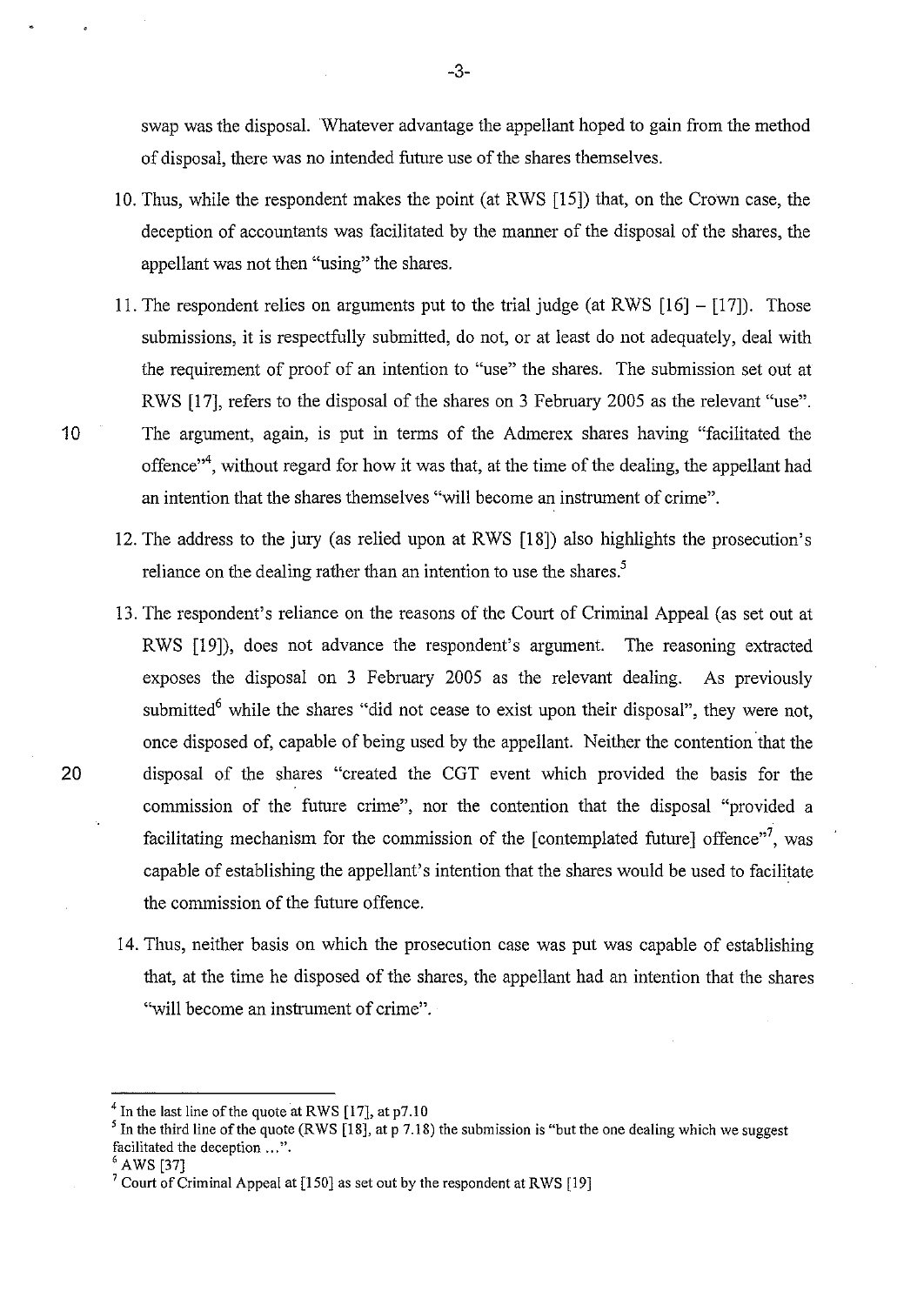15. Ultimately, the respondent is forced to the position that, absent any structure or complexity to the dealing, the simple sale of the shares, would, on its argument, be sufficient to establish the commission of the offence (see RWS [21]). This, it is respectfully submitted, highlights the flaw in the appellant's argument. The simple sale of the shares could not satisfy the requirement that, at that time, the appellant intended that there "will" be a "use" of the shares to "facilitate the commission of' an offence.

## Judicial consideration of "use"

- 16. The respondent, it is respectfully submitted, fails to deal with the appellant's submissions concerning judicial consideration of the word "use". The respondent does point out that 10 in the various cases referred to by the appellant the particular provision under consideration did not use the expression "used to facilitate the commission of an offence". Howeyer, no specific reference is made by the respondent to *Sultan v The Queen* (2008) 191 A Crim R  $8<sup>8</sup>$  or the cases discussed in that decision. No submission is made as to why "use" in the context of using an instrument, as considered in *Sultan v The*  · *Queen,* should have any different meaning from "use" in the context of using property "to facilitate" the commission of an offence.
- 17. The respondent does refer to the decision of this Court in *White v Director of Public Prosecutions for the State of Western Australia* (2011) 243 CLR 478; [2011] HCA 20 and to the related decision of the Western Australian Court of Appeal in *Director of Public*  20 *Prosecutions (WA) v White* (2010) 41 WAR249; [2010] WASCA 47.
	- 18. The respondent (at RWS [41]) extracts the entirety of paragraph [21] of the reasons of French CJ, Crennan and Bell JJ in *White v Director of Public Prosecutions for the State of Western Australia.* The particular provision under consideration was sl46(1)(c) of the *Criminal Property Confiscation Act 2000* (WA) which provided property is "crime-used" if "any act or omission was done, omitted to be done or facilitated in or on the property in connection with the commission of a confiscation offence".<sup>9</sup> Central to the extension of the ordinary meaning of the word "use" in the construction of that provision were the words "in connection with" between any "act or omission done in or on the property" and "the commission of a confiscation offence". Indeed it should be noted that the word

 $8$  Referred to by the appellant at Appellant's Submissions [51]-[53].

<sup>9</sup> The provision is set out in *White v The Director of Public Prosecutions (W A)* at [9].